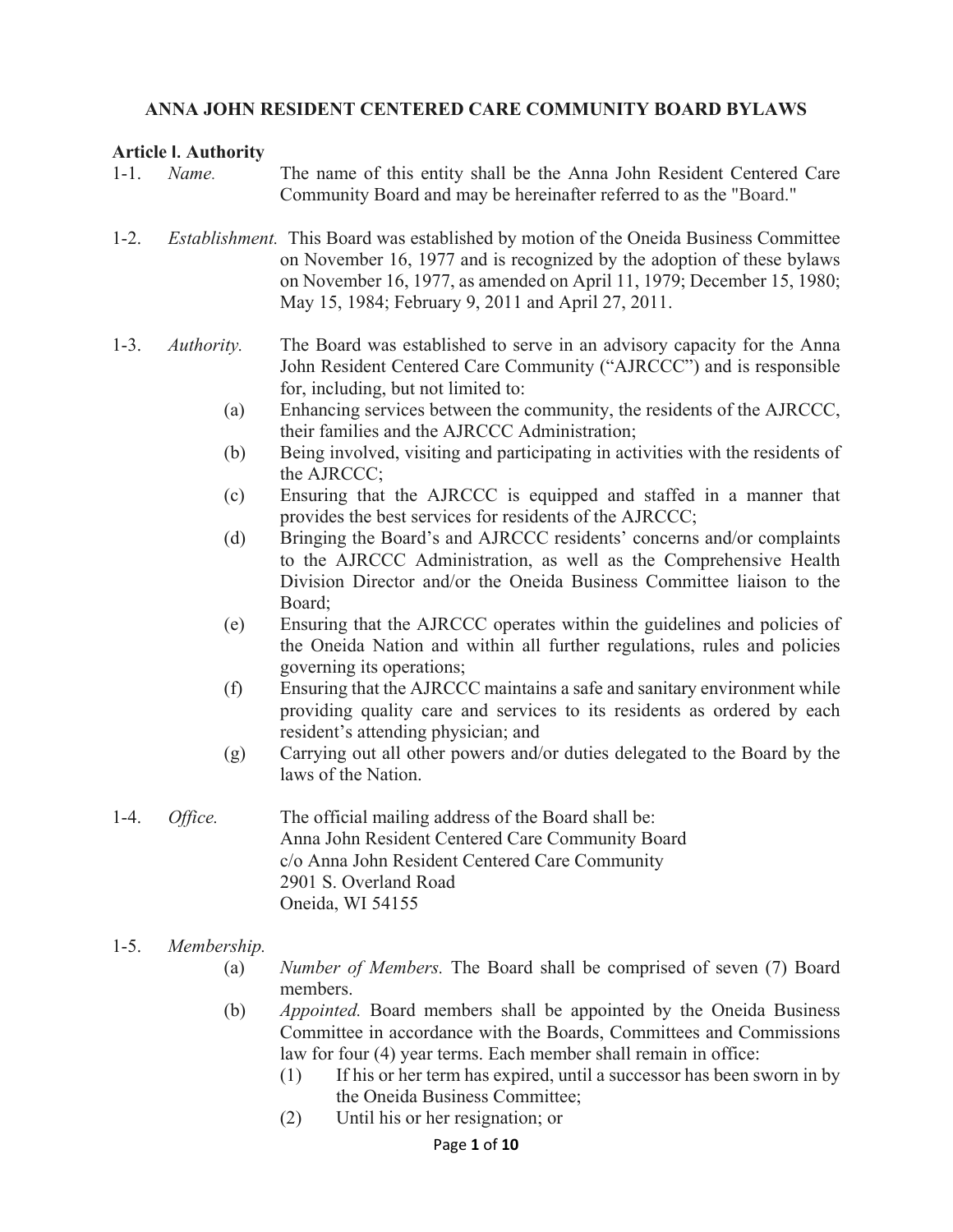- (A) A member may resign at any time verbally at a meeting or by delivering written notice to the Oneida Business Committee Support Office and the Board Chairperson or the Chairperson's designee. The resignation is effective upon acceptance by motion of a member's verbal resignation or upon delivery of the written notices.
- (3) Until his or her appointment is terminated in accordance with the Boards, Committees and Commissions law.
- (c) *Filling of Vacancies.* Vacancies shall be filled in accordance with the Boards, Committees and Commissions law.
	- (1) The Board's Chairperson shall provide the Oneida Business Committee recommendations on all applications for appointment by the executive session in which the appointment is intended to be made.
	- (2) Vacancies of less than one (1) year shall be filled for the remainder of the term and for a new four (4) year term. Vacancies with greater than one (1) year remaining of the term shall be filled for the remainder of the term.
- (d) *Qualifications.* Board members shall meet the following qualifications:
	- (1) Be an enrolled member of the Oneida Nation;
	- (2) Be at least eighteen (18) years of age;
	- (3) Reside within Brown or Outagamie County; and
	- (4) Not be employed by the AJRCCC.
- 1-6. *Termination.* A Board member's appointment may be terminated in accordance with the Boards, Committees and Commissions law. The following infractions shall be cause for a recommendation by the Board to the Oneida Business Committee for termination of a member's appointment:
	- (a) Three (3) unexcused absences from regular monthly meetings per calendar year as determined in section 3-1 of these bylaws.
		- (1) A Board member who is unexcused for two (2) monthly meetings shall be forwarded a reminder of the meeting dates by the Board Secretary.
		- (2) *Leave of Absence.* Board members will be allowed up to three (3) months Leave of Absence for a medical circumstance within their term of appointment. The Board member requesting a Leave of Absence shall bring the request to an Officer of the Board.
	- (b) A violation of any of the expectations set forth in Article IV of these bylaws may result in a recommendation to the Oneida Business Committee for termination of appointment.
	- (c) Recommendations to the Oneida Business Committee for termination of a Board member's appointment must be determined by a majority vote of the members in attendance at a Board meeting of an established quorum.
- 1-7. *Trainings and Conferences.* Board members shall be required to attend or participate in a minimum of two (2) trainings or conferences per year. Stipends are only paid for attending a full day of training/conferences in accordance with these bylaws; the Boards, Committees and Commissions law; and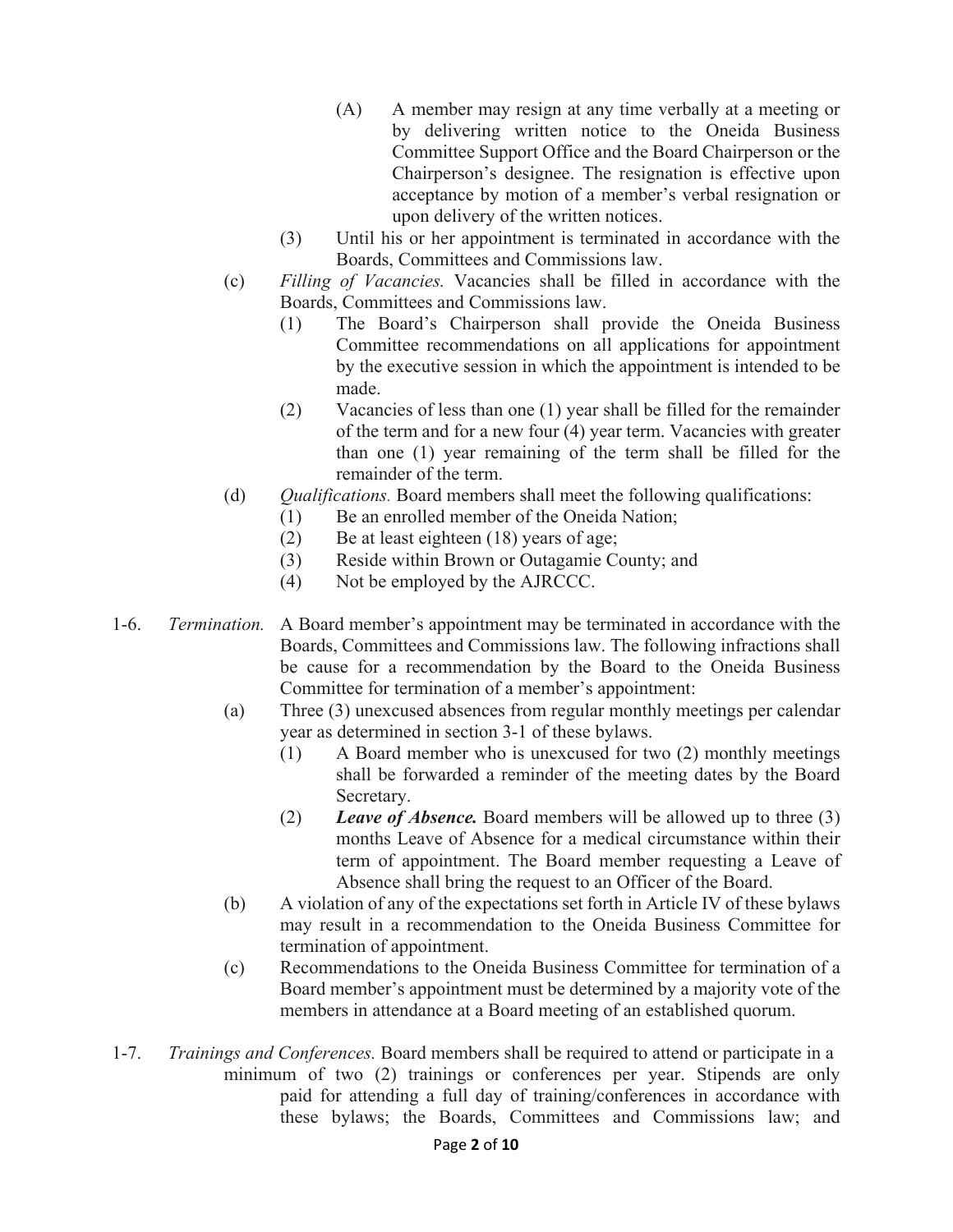resolution BC-05-08-19-B titled, Amending Resolution BC-09-26-18-D Boards, Committees and Commissions Law Stipends, as may be further amended from time-to-time hereafter.

- (a) Trainings/conferences shall include, but shall not be limited to:
	- $(1)$  HIPAA;
		- (2) Medicare/Medicaid;
		- (3) Nutrition;
		- (4) Elderly Health Concerns; and
		- (5) Personal Growth.
- (b) Regardless of the number of trainings/conferences that he or she is required to attend, no member of the Board shall be eligible to receive stipends for attending more than five (5) full days per year of the trainings/conferences set forth herein.

#### **Article II. Officers**

- 2-1. *Officers.* The Board shall have three (3) Officers: Chairperson, Vice Chairperson and Secretary. The Officers of the Board shall perform other duties as may be required or requested by the Oneida Business Committee or General Tribal Council.
- 2-2. *Responsibilities of the Chairperson.* The responsibilities, duties and limitations of the Chairperson of the Board are as follows:
	- (a) Shall call meetings, notify Board members, as well as the public, and develop agendas in conjunction with the Board Secretary and consistent with these bylaws, the Boards, Committees and Commissions law and the Nation's Open Records and Open Meetings law;
	- (b) Shall preside at all meetings of the Board and maintain orderly discussions;
	- (c) Shall receive, review and monitor all correspondence from the Board, present to the Board and sign all correspondence approved by the Board;
	- (d) Shall vote only in case of a tie;
	- (e) Shall submit approved and signed Board meeting minutes, in conjunction with the Board Secretary, to the Oneida Business Committee Support Office;
	- (f) Shall, in conjunction with the Board Secretary, submit quarterly reports to the Oneida Business Committee, and submit annual and semi-annual reports to the Oneida General Tribal Council in accordance with the Boards, Committees and Commissions law, and shall attend or designate a Board member to attend the Oneida Business Committee meeting where the Board's quarterly report is on the agenda; and
	- (g) Shall perform other duties assigned by the Board.
- 2-3. *Responsibilities of the Vice-Chairperson.* The responsibilities, duties and limitations of the Vice-Chairperson of the Board are as follows:
	- (a) Shall perform the Chairperson's duties under section 2-2 of these bylaws in the absence of the Chairperson;
	- (b) Shall work with the Chairperson in all matters that concern the Board; and
	- (c) Shall perform other duties as assigned by the Board.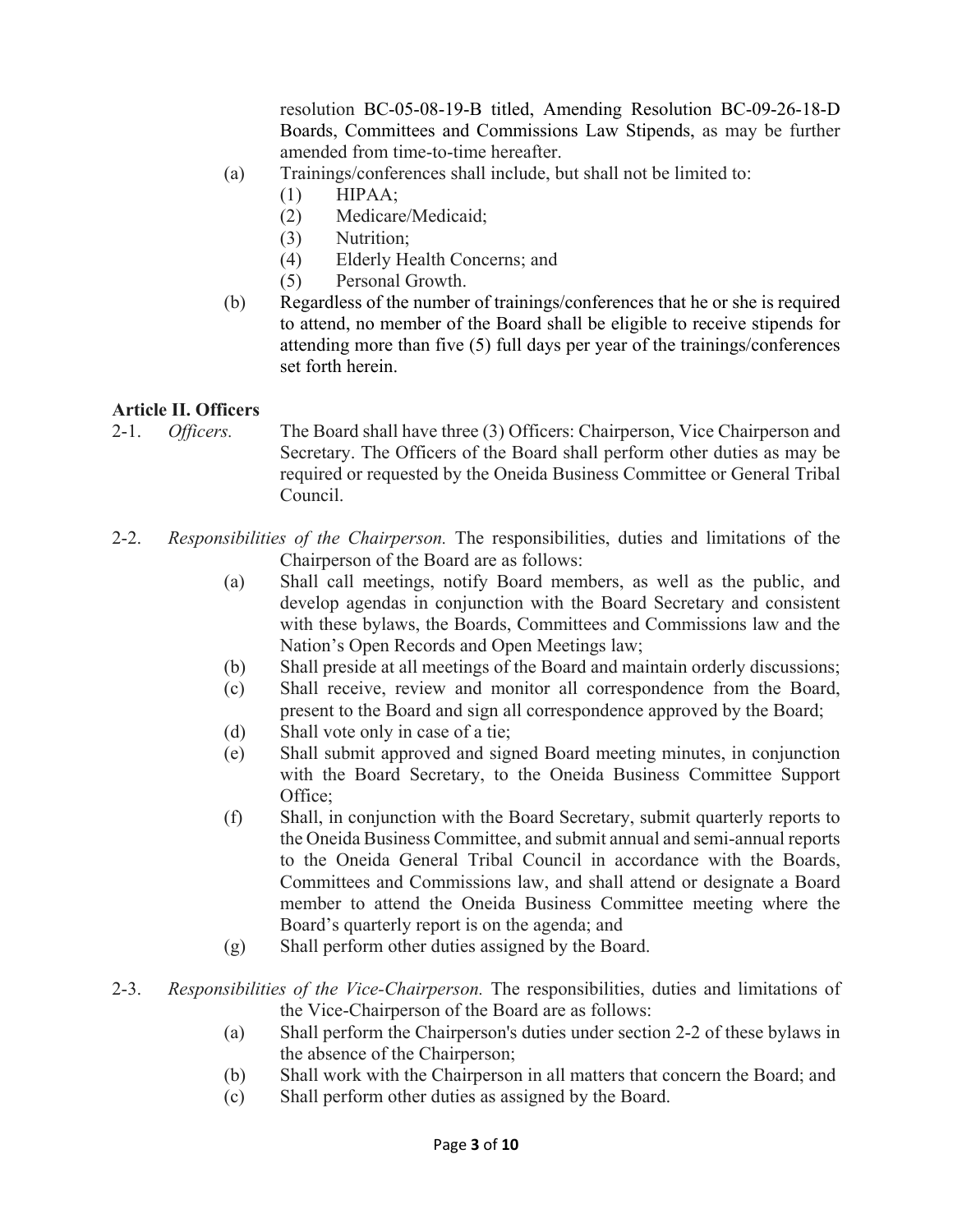- 2-4. *Responsibilities of the Secretary.* The responsibilities, duties and limitations of the Secretary of the Board are as follows:
	- (a) Shall assist the Chairperson in calling meetings (regular and emergency), providing notice and developing the agenda in accordance with section 2-2 of these bylaws;
	- (b) Shall maintain the minutes, reports and correspondence of the Board and provide notice of meeting agendas, documents, and minutes to all Board members, as well as the public, in accordance with these bylaws and the Nation's Open Records and Open Meetings law;
	- (c) Shall perform the Chairperson's duties under section 2-2 of these bylaws, in the absence of the Chairperson and Vice-Chairperson;
		- (1) The Secretary's authority to call and/or preside over meetings of the Board shall be limited to the following:
			- (A) In the event that both the Chairperson and Vice-Chairperson positions become vacant before the end of their terms, the Secretary shall be allowed to call meetings of the Board to fill the vacancies and to preside over those meetings for the sole purpose of conducting an election under section 2-5 of these bylaws, at which point the Chairperson, or Vice- Chairperson in the absence of the Chairperson, shall preside.
	- (d) Shall assist the Chairperson in submitting quarterly reports to the Oneida Business Committee and annual and semi-annual reports to the Oneida General Tribal Council;
	- (e) Shall ensure the Board meeting minutes are recorded and reviewed by the Board;
	- (f) Shall assist the Chairperson in submitting approved and signed Board meeting minutes to the Oneida Business Committee Support Office; and
	- (g) Shall perform other duties as assigned by the Board.
- 2-5. *Selection of Officers.* Officers shall serve one (1) year terms and shall be elected by a majority vote of the members in attendance at a Board meeting of an established quorum.
	- (a) Vacancies among Officers of the Board shall be filled for the duration of the unexpired term by a majority vote of the members in attendance during the next regular or emergency Board meeting of an established quorum.
	- (b) Officers may hold only one (1) Officer position per Officer term.
	- (c) Members of the Board may be dismissed from their Officer position by majority vote of the members in attendance at a Board meeting of an established quorum.
- 2-6. *Subcommittees.* Subcommittees may be created and dissolved by the Board from time-to time as conditions necessitate so long as in accordance with the Boards, Committees and Commissions law.
	- (a) A majority vote of the Board members present at a meeting of an established quorum shall be required to create a subcommittee.
	- (b) Members of the subcommittee shall be appointed by the Chairperson and shall be terminated upon completion of their assignment, which ordinarily shall result in a written report to the Board.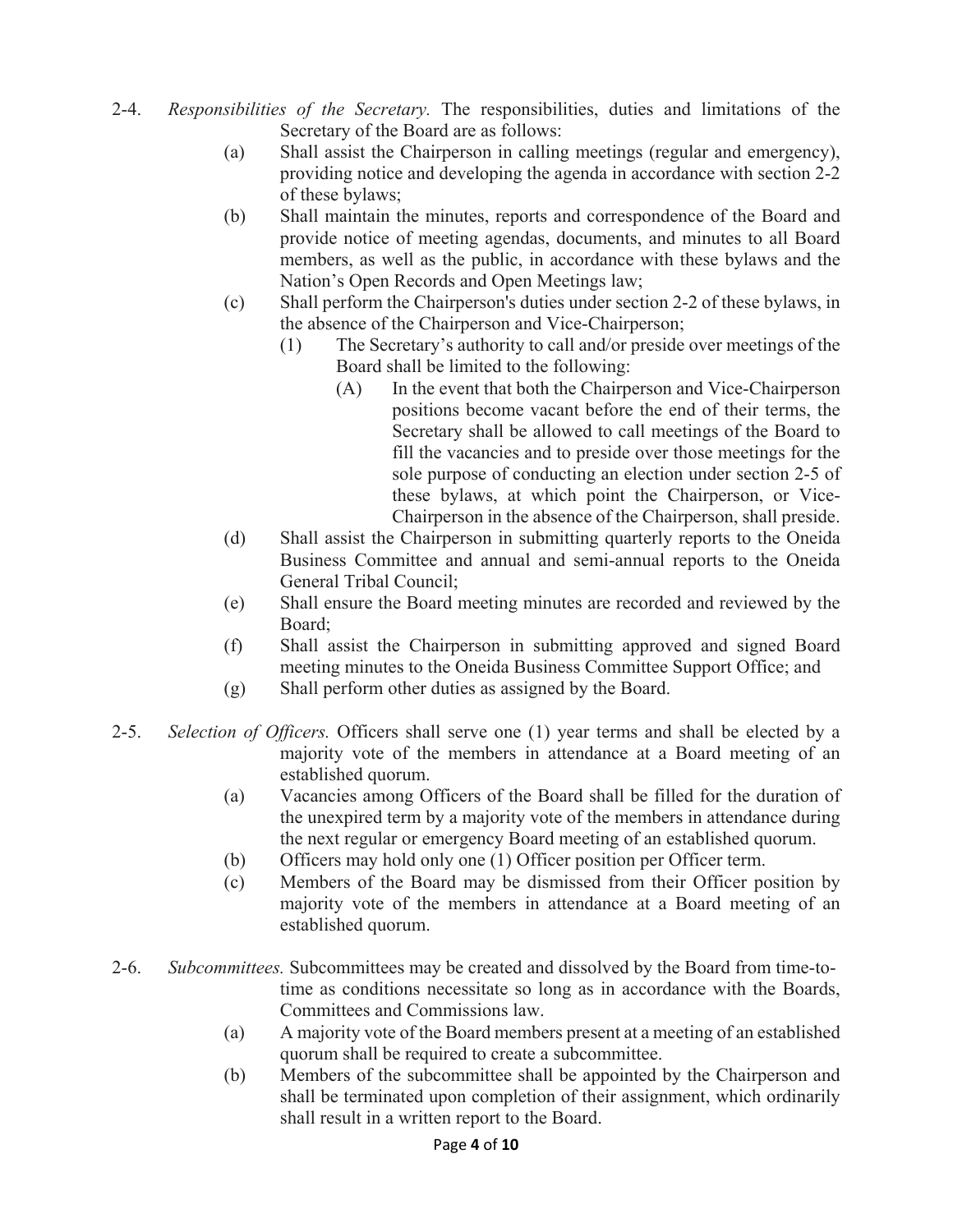- (c) Should a subcommittee, established for whatever reason, be no longer meeting a valid goal of the Board, it may be terminated at any time by majority vote of the members present at a Board meeting of an established quorum.
- (d) Members of a subcommittee shall not be eligible for stipends unless a specific exception is made by the Oneida Business Committee or the Oneida General Tribal Council.
- 2-7. *Budgetary Sign-Off Authority and Travel.* The Board shall follow the Nation's policies and procedures regarding purchasing and sign-off authority.
	- (a) Levels of budgetary sign-off authority for the Board shall be as set forth in the manual titled, *Oneida Tribe of Indians of Wisconsin Purchasing Policies and Procedures,* for Area Directors/Enterprise Directors.
		- (1) All Board Officers have sign-off authority and two (2) Officers shall be required to sign-off on all budgetary requests, except as follows:
			- (A) The Oneida Business Committee Support Office shall have sign-off authority over requests for stipends, travel per diem and business expense reimbursement.
	- (b) The Board shall remain under the AJRCCC budget.
	- (c) Travel shall be approved by a majority vote of the members in attendance at a regular or emergency Board meeting of an established quorum.
		- (1) Travel will further need to be approved by the AJRCCC administrator.
- 2-8. *Personnel.* The Board shall not have the authority to hire personnel for the benefit of the Board.

# **Article III. Meetings**

- 3-1. *Regular Meetings.* The Board shall meet monthly on the second (2nd) Wednesday of every month, commencing at 5:00 p.m., at the AJRCCC located in Oneida, Wisconsin.
	- (a) The meeting date, time and/or location may change from time-to-time as determined by the Board upon proper notice to all members in writing and, along with the public, in accordance with governing law, including, but not limited to, the Nation's Open Records and Open Meetings law, prior to the implementation of a new date, time and/or location.
		- (1) The meeting location shall remain within the Reservation boundaries unless notice is given to all Board members in writing and, along with the public, per governing law, including, but not limited to, the Nation's Open Records and Open Meetings law, prior to designating the meeting location.
	- (b) In the event a Board member is not able to attend a meeting, the Board member shall notify an Officer in writing no later than thirty (30) minutes prior to the start of the meeting in order to be excused from the meeting.
		- (1) If the Board member contacts an Officer after the deadline, the Board shall consider the circumstances and make a determination by a majority vote of the members in attendance at a Board meeting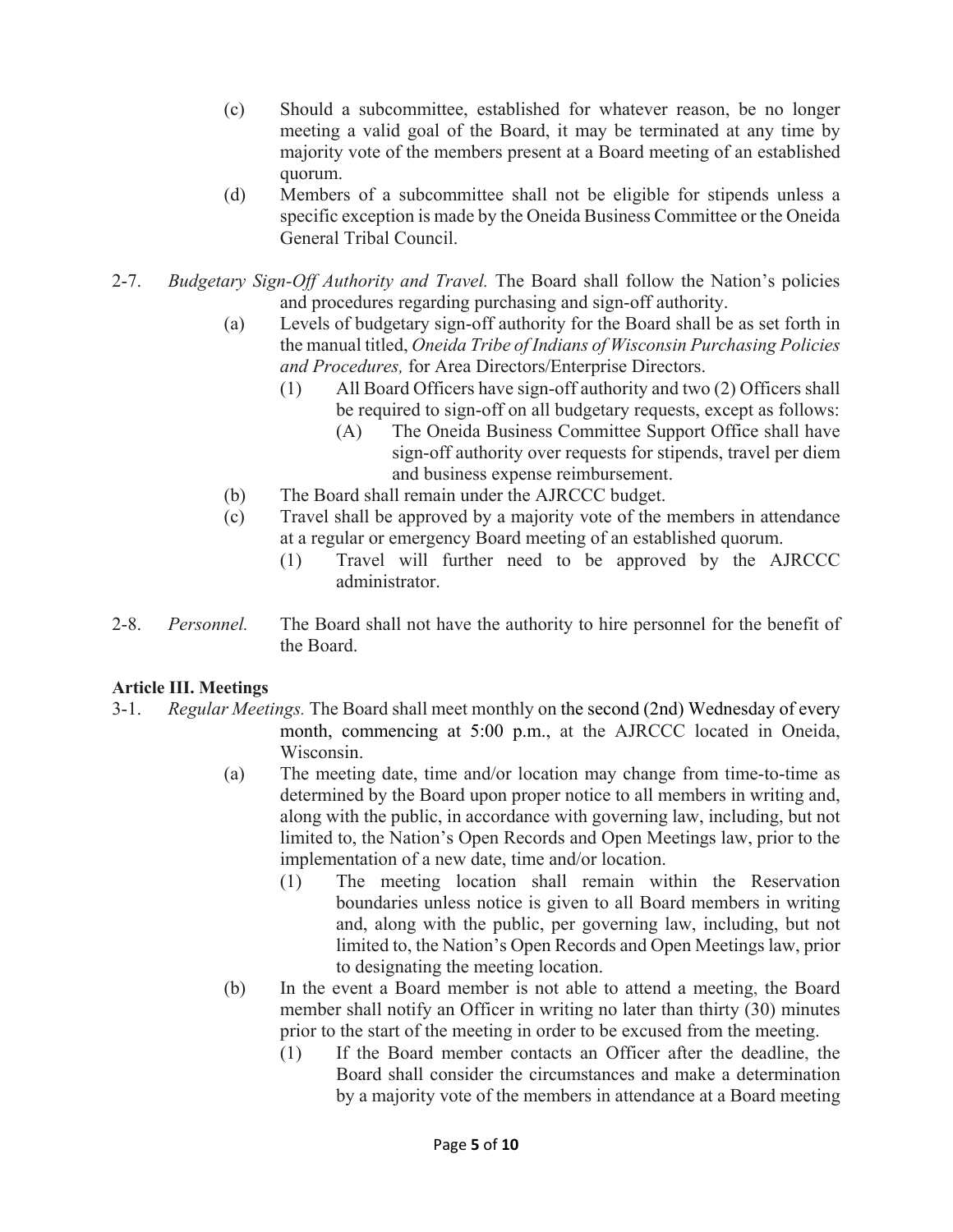of an established quorum to approve or deny the Board member as excused.

- (c) Robert's Rules of Order shall be used as a guideline for conducting meetings.
- (d) The Board Secretary or designee shall provide notice of the meeting agenda, documents, and minutes to all Board members via email, sent to the official Oneida Nation email address that they were provided to conduct business electronically on behalf of the Board ("Official Email"), and, along with the public, in accordance with the Nation's Open Records and Open Meetings law.
- 3-2. *Emergency Meetings.* An emergency meeting may convene outside of regular meetings to address an urgent matter. These meetings may be called by the Chairperson or Vice-Chairperson and as soon as a quorum can be established. The emergency causing the meeting shall be set forth in the minutes.
	- (a) Within seventy-two (72) hours after an emergency meeting, the Board shall provide the Nation's Secretary with notice of the meeting, the reason for the emergency meeting, and an explanation of why the matter could not wait for a regular meeting.
	- (b) Notification of an emergency meeting shall be provided to all Board members via their Official Email, as well as telephone call, and, along with the public, in accordance with the Open Records and Open Meetings law.
- 3-3. *Joint Meetings.* Joint meetings with the Oneida Business Committee may be held as agreed upon between the entities to take place at the Norbert Hill Center located in Oneida, Wisconsin, or some alternate location agreed upon between the Board and the Oneida Business Committee in advance of the joint meeting.
	- (a) Notice of the joint meeting agendas, documents and minutes shall be provided, and the joint meetings conducted, in accordance with resolution BC-03-27-19-D titled, Oneida Business Committee and Joint Meetings with the Boards, Committees and Commissions – Definitions and Impact, as may be amended from time-to-time hereafter.
- 3-4. *Quorum.* A quorum shall consist of a majority of the current members of the Board and shall include either the Chairperson Vice-Chairperson or Secretary, but only if the Secretary is presiding over the meeting in accordance with section 2-4(c) of these bylaws.
- 3-5. *Order of Business.* The regular meetings of the Board shall follow the order of business as set out herein:
	- (a) Call to Order
	- (b) Roll Call
	- (c) Opening/Prayer (if requested)
	- (d) Approve/Amend Agenda
	- (e) Review/Approve/Amend Minutes
	- (f) Reports
	- (g) Tabled Business
	- (h) Old Business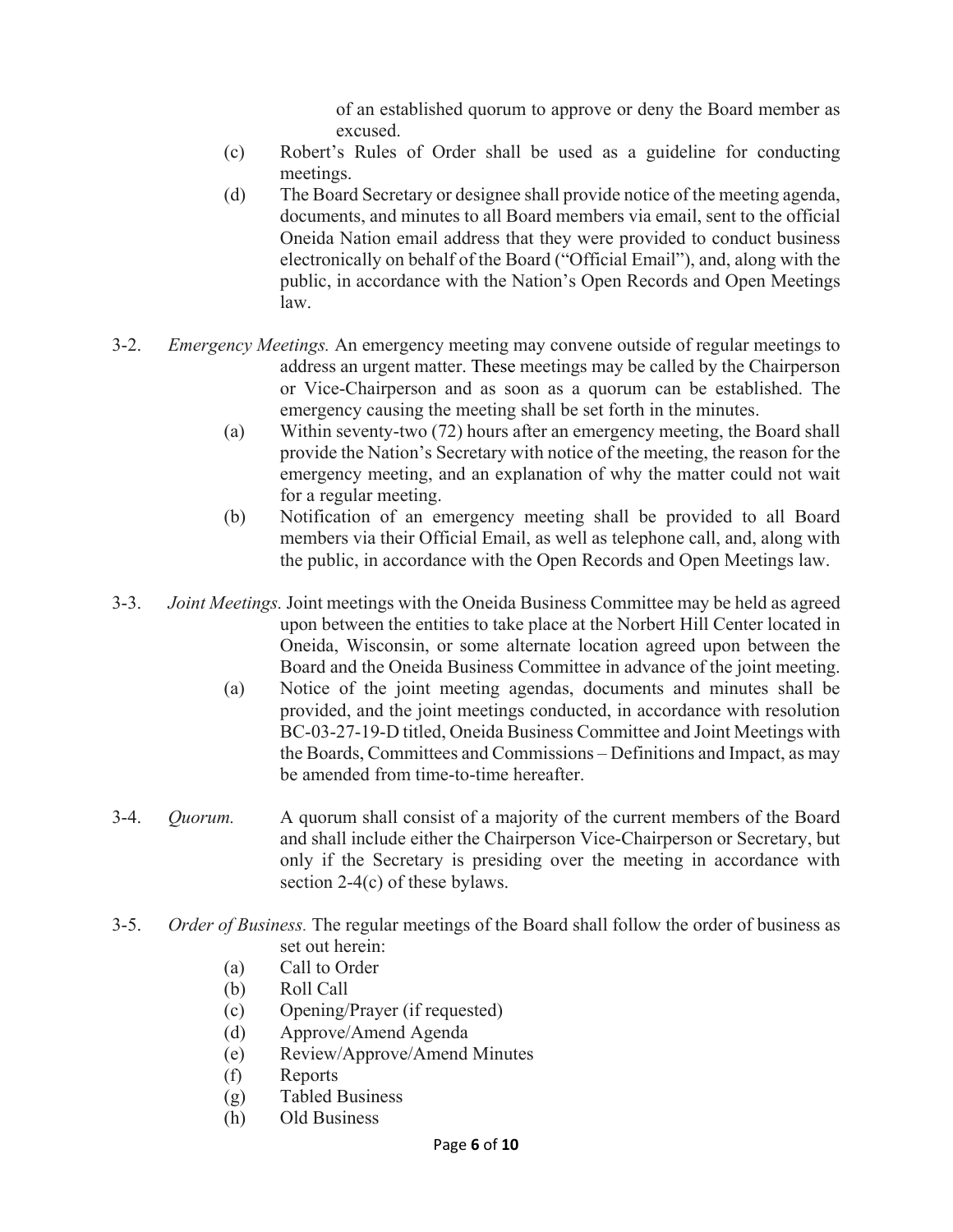- (i) New Business
- (j) Other Concerns/Announcements
- (k) Next Meeting
- (1) Adjournment
- 3-6. *Voting.* Voting shall be in accordance with the simple majority vote of over fifty (50) percent of the Board members present at a meeting of an established quorum.
	- (a) The Chairperson, or Officer presiding in his or her place, only votes in a tie.
	- (b) E-polls are not permitted.
- 3-7. *Cancellation of Meetings.* Any meeting may be cancelled due to unforeseen circumstances or due to the inclement weather conditions and shall be rescheduled when available.
	- (a) In the event a meeting is cancelled, the delegate Board Officer shall contact each Board member prior to the meeting.
	- (b) If a Board member is uncertain of a cancelled meeting, call the AJRCCC Board Chairperson or an Officer member by 12:00 p.m., noon, the day of the meeting.
	- (c) Should the Nation cancel work due to inclement weather, any scheduled meeting would also be cancelled.

# **Article IV. Expectations**

4-1. *Behavior of Members.* Members of the Board are expected to behave as follows:

- (a) They shall regularly check their Official Email for communication from Board Officers.
	- (1) If access is not available, members shall utilize the Oneida Nation Community Education Center.
	- (2) Use of personal or work email addresses for Board business is prohibited.
- (b) They shall treat other Board members, community members, AJRCCC staff and residents with respect.
- (c) When receiving concerns regarding AJRCCC, they shall have the complainant put it in writing with as many details as possible for appropriate follow-up.
- (d) *Enforcement.* If a member violates this section, any other section of these bylaws or any governing laws of the Nation, he or she may be subject to a suspension from a future Board meeting; disciplinary action in accordance with any law of the Nation governing sanctions and penalties for appointed officials; and/or recommendation by the Board to the Oneida Business Committee for termination in accordance with the Boards, Committees and Commissions law.
	- (1) Recommendations for termination shall be decided by a majority vote of the members in attendance at a Board meeting of an established quorum.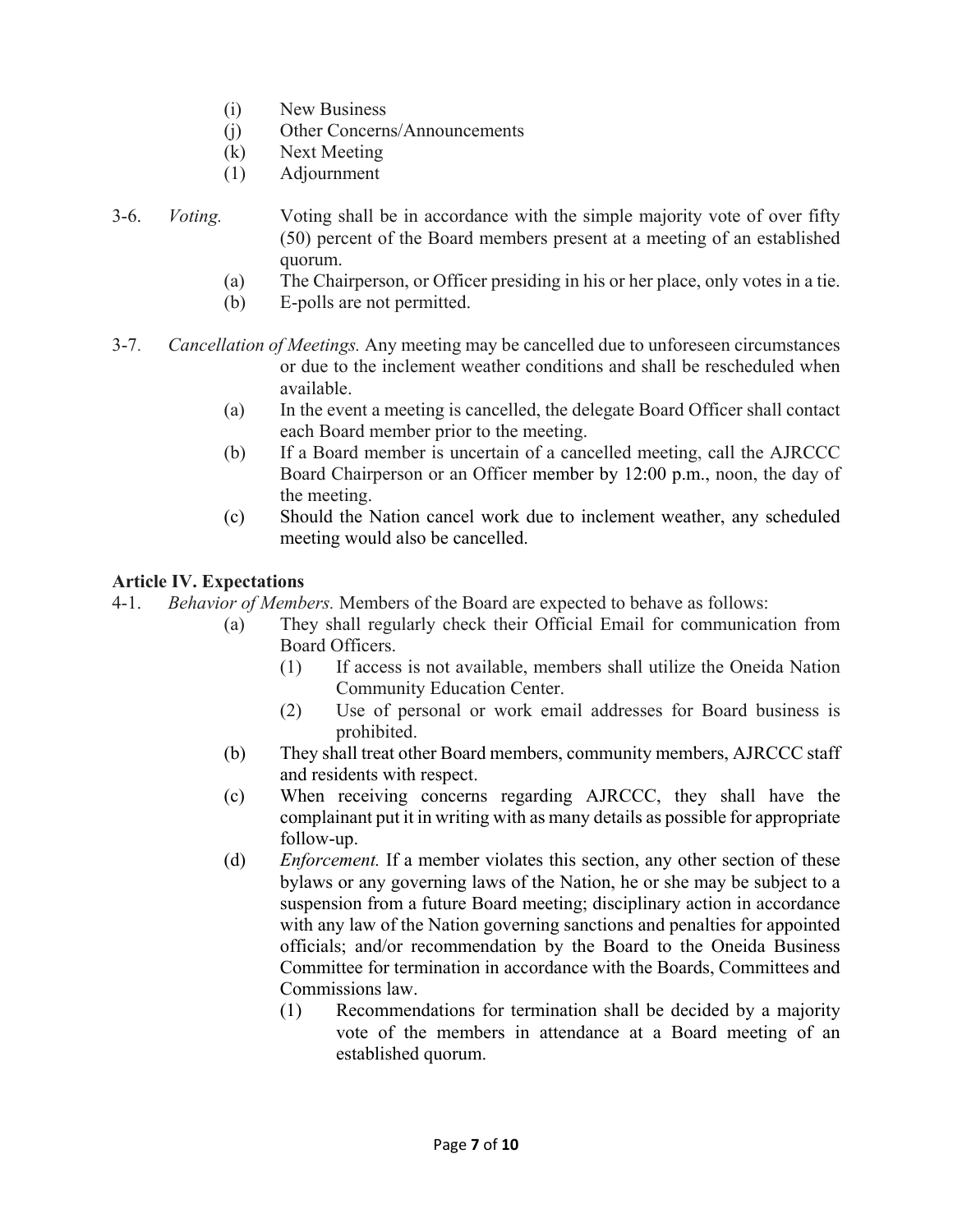- 4-2. *Prohibition of Violence.* Members of the Board are prohibited from committing intentional acts that inflict, attempt to inflict, or threaten to inflict, emotional or bodily harm on another person, or damage to property.
- 4-3. *Drug and Alcohol Use.* Members of the Board are prohibited from using or being under the influence of prohibited drugs or alcohol while acting in their official capacity as AJRCCC Board members.
- 4-4. *Social Media.* Members of the Board shall adhere to the Oneida Nation's Social Media Policy, their oath of office, and as follows with respect to social media:
	- (a) Board members are prohibited from posting on social media confidential information shared in AJRCCC meetings and executive sessions.
		- (1) Complaints shall be addressed with the AJRCCC administration.
	- (b) Any publication of information must be approved by the Board.
- 4-5. *Conflict of Interest.* Members of the Board must keep their Conflict of Interest form updated with the Oneida Business Committee Support Office.
	- (a) Board members shall abide by all laws of the Nation governing conflicts of interest.
	- (b) In the event of a conflict of interest regarding a complaint or concern in a Board meeting, the conflicted member shall excuse himself or herself from contributing to the conversation and refrain from voting.

#### **Article V. Stipends & Compensation**

- 5-1. *Stipends.* Board members are eligible for the following stipends as set forth in and subject to these bylaws, the Boards, Committees and Commissions law, and resolution BC-05-08-19-B titled, Amending Resolution BC-09-26-18-D Boards, Committees and Commissions Law Stipends, as may be further amended from time-to-time hereafter:
	- (a) One (1) monthly meeting stipend.
	- (b) Stipends for Judiciary hearings.
		- (1) A member of the Board may receive a stipend for attending an Oneida Judiciary hearing if that member is specifically subpoenaed.
	- (c) A stipend for attendance at each full day of trainings/conferences that is required by law, bylaws or resolution.
	- (d) A stipend for attendance at a duly called joint meeting as defined under the Boards, Committees and Commissions law.
- 5-2. *Compensation.* Besides the travel, per diem and business expense reimbursement authorized by the Boards, Committees and Commissions law, Board members shall be entitled to no other compensation for the duties/activities they perform on behalf of the Board.

# **Article VI. Records & Reporting**

6-1. *Agenda Items.* Agenda items shall be given in the format provided by the Oneida Business Committee Support Office.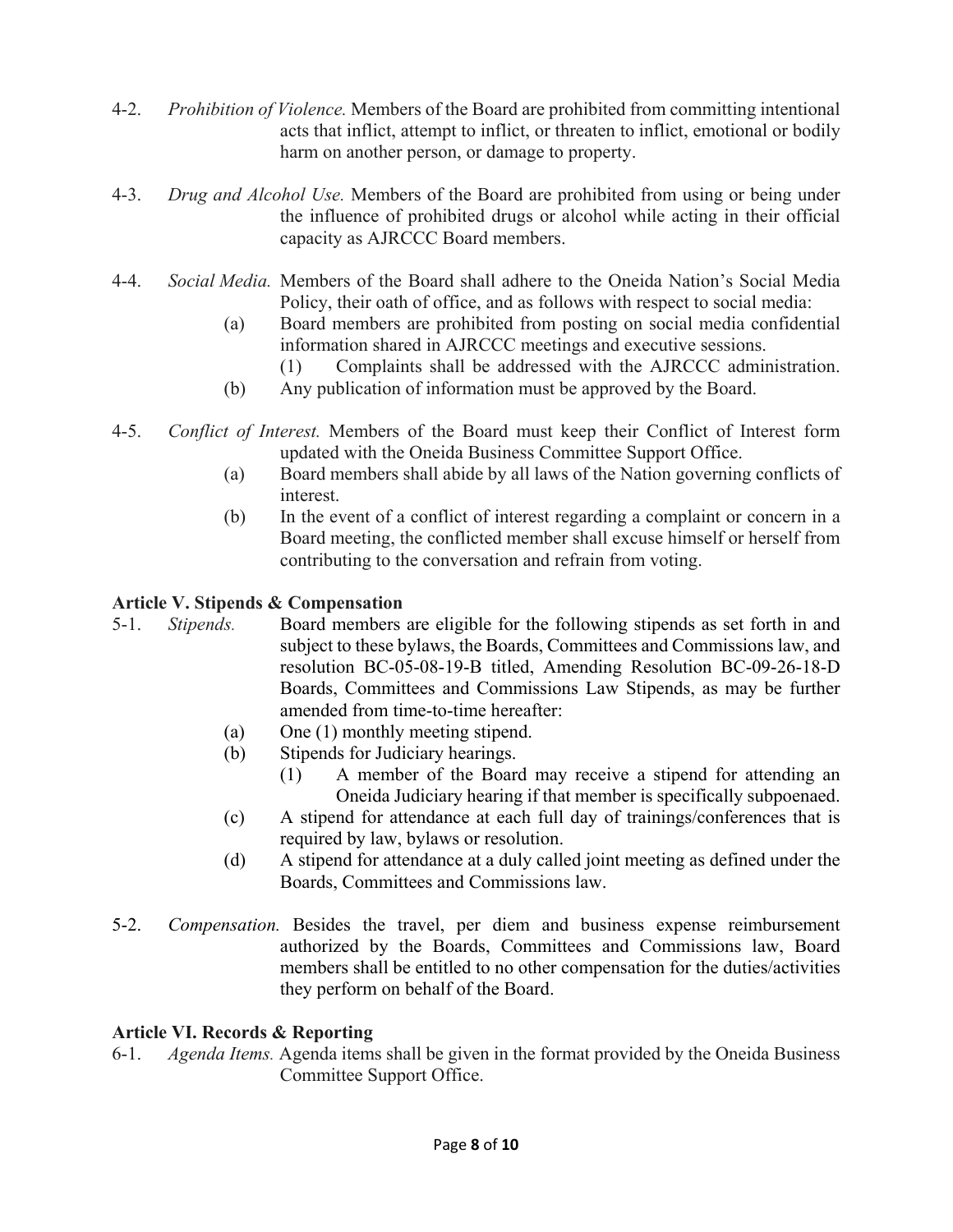- (a) Items and backup documents to be on the agenda shall be provided to the Board members a minimum of twenty-four (24) hours prior to the meeting, or items will be tabled to the next meeting.
- (b) Packets of the proposed agenda and the backup documentation shall be made available at the meeting. Executive session items shall be stamped confidential.
- 6-2. *Minutes.* Minutes shall be typed in the Oneida Business Committee Support Office's approved format designed to generate the most informative record of the Board's meetings.
	- (a) All minutes shall be submitted to the Oneida Business Committee Support Office within thirty (30) calendar days after approval by the Board.
	- (b) Actions taken by the Board are valid when minutes are approved, provided that, minutes are filed according to this Article.
	- (c) Copies of the minutes shall be available in accordance with the Open Records and Open Meetings law.
- 6-3. *Attachments.* Handouts, reports, memoranda, and the like shall be attached to the minutes and agenda from the meeting in which they were presented. Records of attachments will be saved in the AJRCCC folder on the Oneida Nation network.
- 6-4. *Oneida Business Committee Liaison.* The Board shall regularly communicate with the Oneida Business Committee liaison. The frequency and method shall be as agreed upon by the Board and the liaison, but no less than that required in any law or policy on reporting developed by the Oneida Business Committee or Oneida General Tribal Council.
	- (a) The Chairperson shall report to the Oneida Business Committee liaison.
- 6-5. *Audio Recordings.* The Board shall audio record all meetings, except executive session portions of the meetings.
	- (a) All recordings will be kept in the AJRCCC folder on the Oneida Nation network and maintained in accordance with the Nation's Open Records and Open Meetings law.
	- (b) The Board will use the Board laptop provided by AJRCCC administration to record the meetings.

# **Article VII. Amendments**

- 7-1. *Amendments to Bylaws.* The Board, upon written notice, at a duly called regular meeting, may, by a majority vote of the members present at a Board meeting of an established quorum, adopt, amend or repeal any provisions of these bylaws.
	- (a) Amendments to these bylaws must conform to the requirements of the Boards, Committees and Commissions law, as well as any other policy of the Nation.
	- (b) Amendments are effective upon adoption by the Board and approval by the Oneida Business Committee.